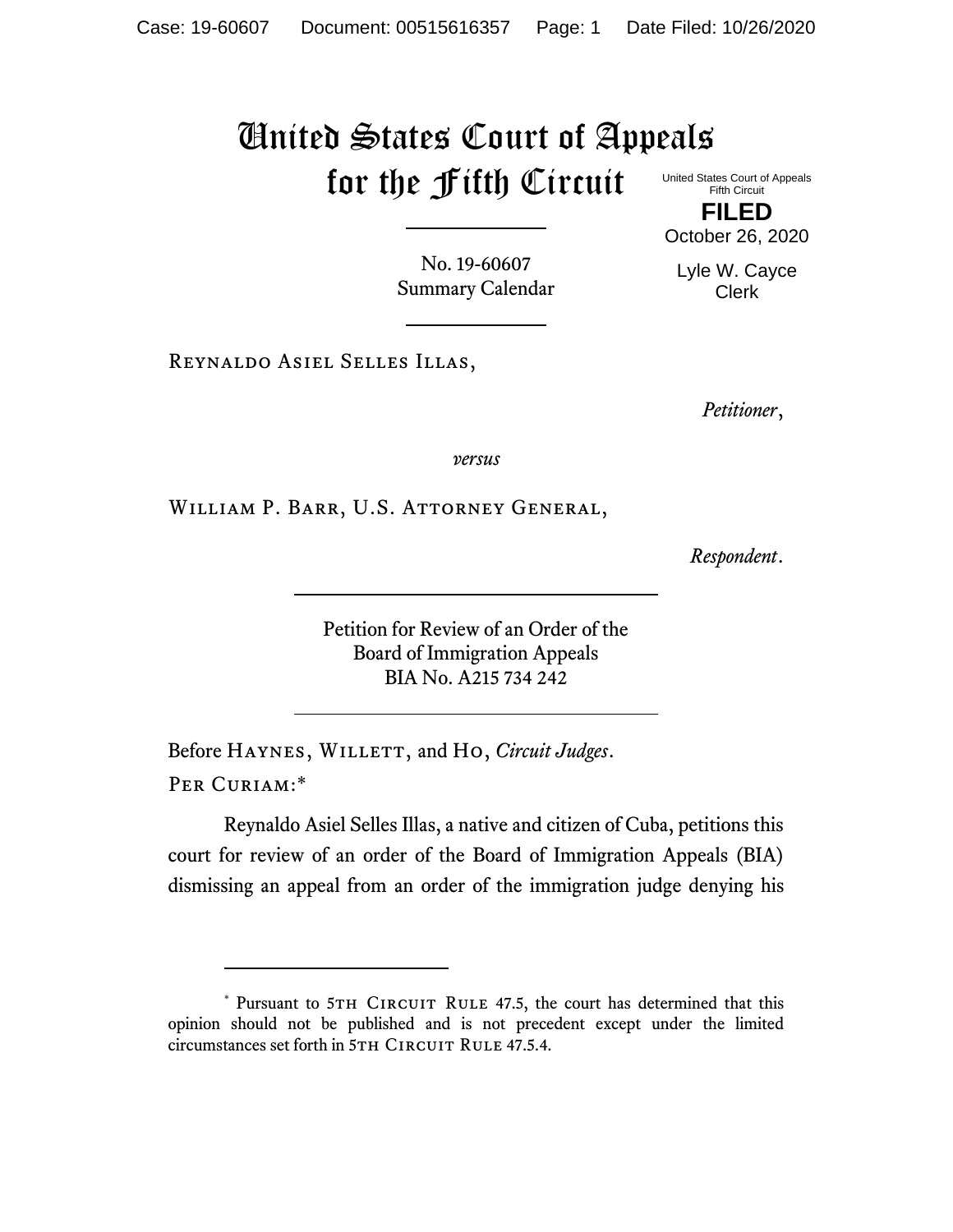## No. 19-60607

application for asylum, withholding of removal, and relief under the Convention Against Torture (CAT).

We review the factual determination that an alien is not eligible for asylum, withholding of removal, or CAT relief under the substantial evidence standard. *Chen v. Gonzales*, 470 F.3d 1131, 1134 (5th Cir. 2006). Under this standard, "reversal is improper" unless we decide "not only that the evidence supports a contrary conclusion, but also that the evidence *compels* it." *Id.* (internal quotation marks and citation omitted); *see* 8 U.S.C.  $\S$  1252(b)(4)(B).

In this case, Selles Illas has not met this standard. As to asylum and past persecution, the BIA found that Selles Illas failed to establish that any harm he suffered in Cuba rose to the level of persecution. We hold that the evidence does not compel a contrary conclusion. *See Majd v. Gonzales*, 446 F.3d 590, 595 (5th Cir. 2006); *Eduard v. Ashcroft*, 379 F.3d 182, 187-88 (5th Cir. 2004). As to asylum and any well-founded fear of future persecution, the BIA found that Selles Illas failed to demonstrate that there existed a reasonable probability that he would suffer harm rising to the level of persecution were he to return to Cuba. Selles Illas has failed to adequately brief any challenge to the BIA's finding in this regard; accordingly he has abandoned the issue. *See United States v. Scroggins*¸599 F.3d 433, 446-47 (5th Cir. 2010); *Soadjede v. Ashcroft*, 324 F.3d 830, 833 (5th Cir. 2003). In light of the foregoing, Selles Illas has not shown error in connection with his asylum claim. *See Chen*, 470 F.3d at 1134.

As to withholding of removal, Selles Illas has failed to adequately brief any challenge to the BIA's finding that he is not entitled to relief on his application for withholding of removal, and, accordingly, he has abandoned any such challenge. *See Soadjede*, 324 F.3d at 833. Additionally, his CAT claim fails because he does not show that the evidence compels the